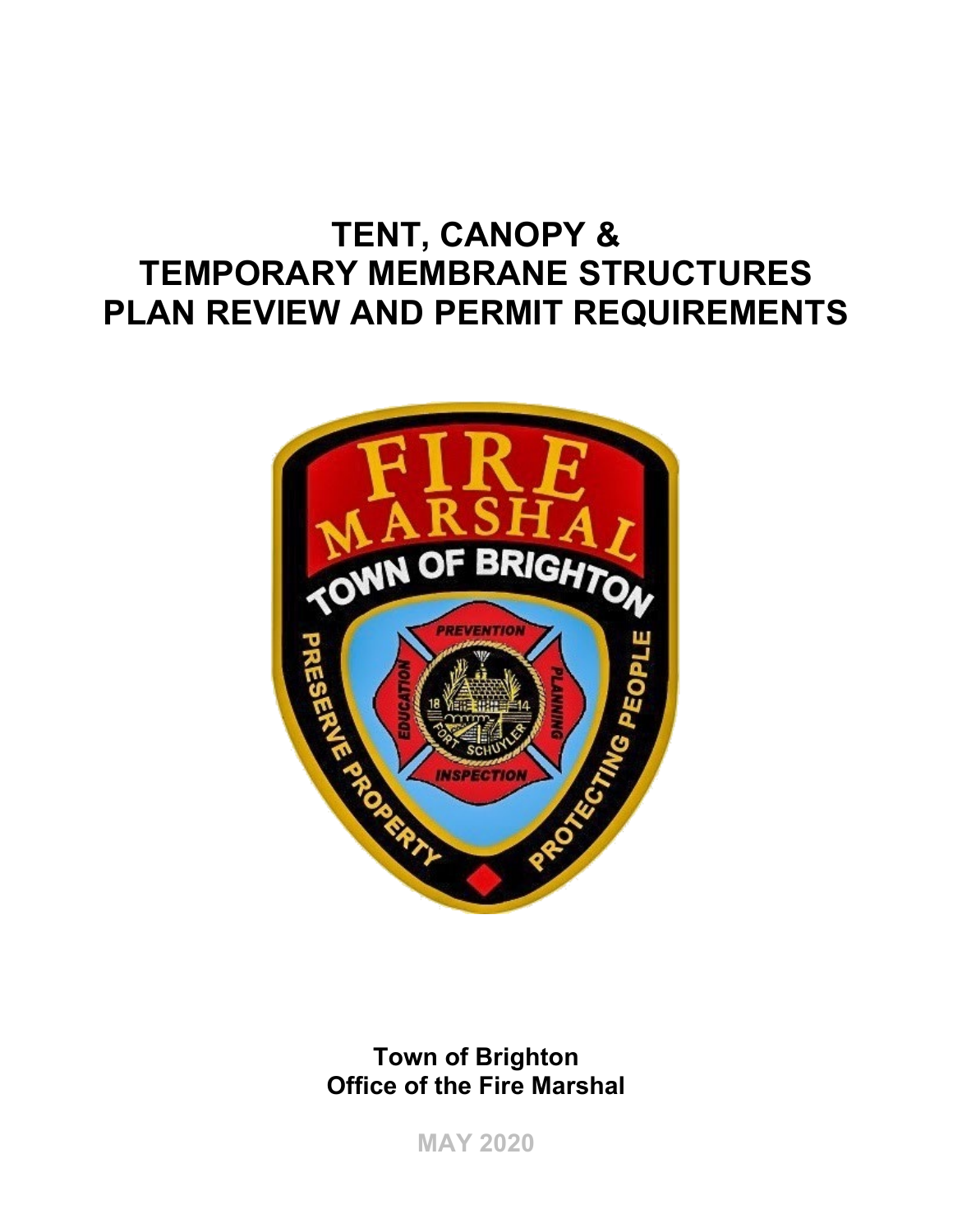# **Purpose**

The intent of this guideline is to provide the minimum standards needed to obtain a permit to erect temporary Membrane structures, tents or canopies.

## **Scope**

This guideline shall apply to tents and temporary membrane structures having an area in excess 400 square feet and canopies in excess of 400 square feet. The requirements are from 2020 Fire Code New York State (FCNYS) Chapter 31.

**FCNYS 3103.2 Approval required.** Tents and membrane structures having an area in excess of 400 square feet (37 m2) shall not be erected, operated or maintained for any purpose without first obtaining a permit and approval from the *fire code official*.

An installation permit is **NOT** required for **tents open on all sides** that comply with **all of the following**:

- 1. Individual tents having a maximum size of 700 square feet (65 m2).
- 2. The aggregate area of multiple tents placed side by side without a fire break clearance of 12 feet (3658 mm), not exceeding 700 square feet (65 m2) total.
- 3. A minimum clearance of 12 feet (3658 mm) to all structures and other tents.

Temporary tents, air-supported, air-inflated or tensioned membrane structures and canopies shall not be erected for a period of more than 180 days within a 12-month period on a single premise.

# **Zoning**

**FIRST**, you will need to talk to a Town of Brighton Building & Planning Department representative to determine if the tent/canopy or air-supported structure can be erected at the proposed location. If the Town of Brighton Zoning Ordinance does not allow the temporary structure(s) to be erected at a given location, you will need to talk with a Building & Planning Department representative about the possibility of obtaining a Temporary and Revocable Use Permit.

## **No Operational Fire Code Permit will be issued without proof of the Temporary and Revocable Use Permit or approval from the Town of Brighton Building and Planning Department.**

#### **Definitions**

**Awning** - An architectural projection that provides weather protection, identity or decoration and is wholly supported by the building to which it is attached. This document does not address the installation or use of any awnings. Awnings are regulated by the Building Code of New York State.

**Tent** - A tent is a temporary structure, enclosure or shelter constructed of fabric or pliable material supported by any manner except by air or the contents it protects.

**Canopy** - A canopy is a temporary structure, enclosure or shelter constructed of fabric or pliable materials supported by any manner, except by air or the contents it protects, and is open without side walls or drops on 75 percent or more of the perimeter.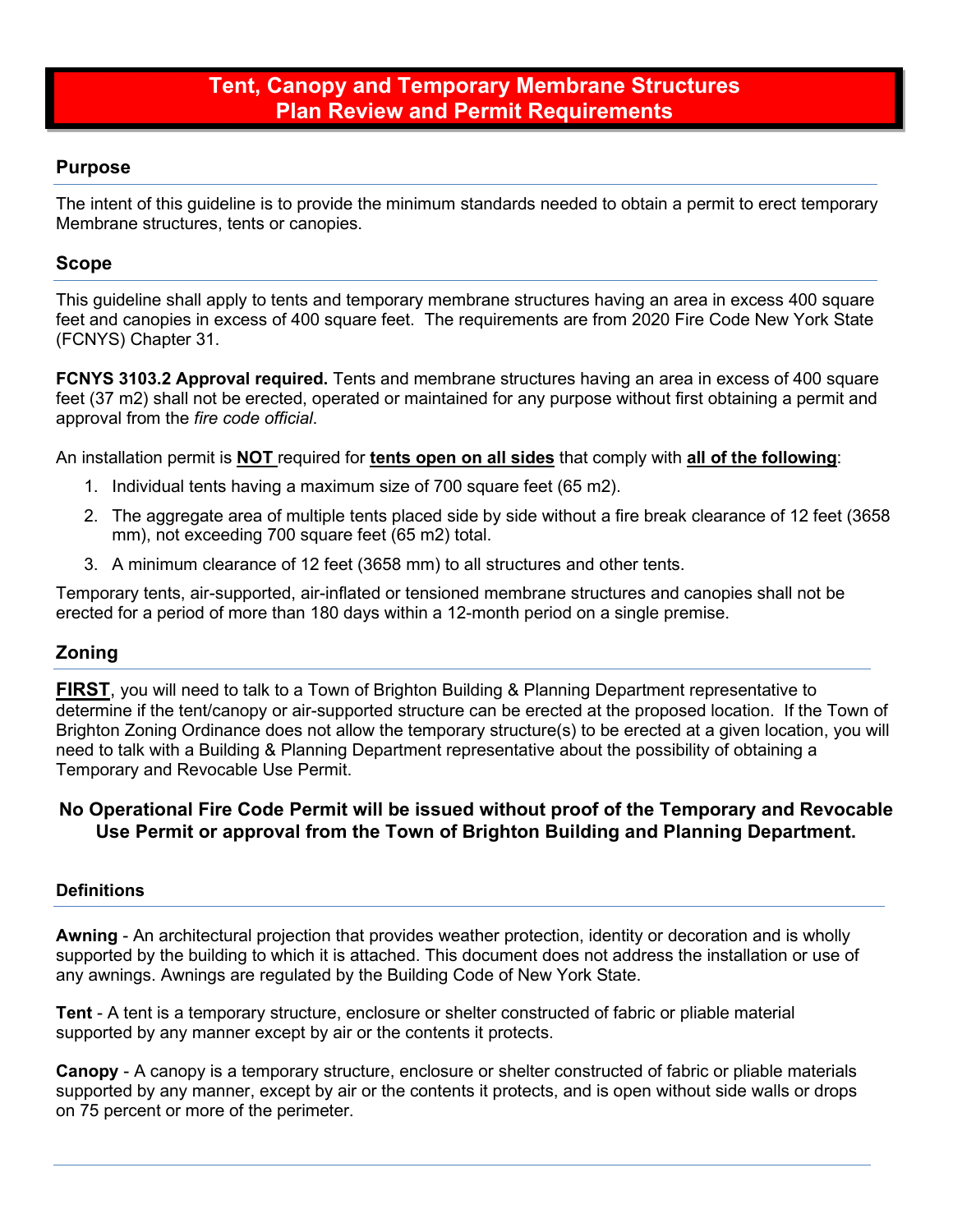**Membrane Structure** - A membrane structure is an air-inflated, air-supported, cable, or frame-covered structure as defined by the Building Code of New York State, which is erected for fewer than 180 days and not otherwise defined as a tent, canopy or awning.

**Temporary Use** - A period of not more than 180 days within a 12-month period on a single premise

#### **Plan Submittal Guidelines**

In order for a permit to be issued, construction plans must be submitted to the Office of the Fire Marshal and subsequently reviewed and approved. The applicant must submit for approval a detailed drawing of the structure, its layout, location, separations from other structures, purpose (e.g., retail use, public assembly), and the permit application.

The following information is required to obtain a permit for a tent, canopy or temporary membrane structure:

- 1. A statement which identifies the intended use of all structures and the dates for which the permit is required. Dates shall include the specific dates of installation, use and removal.
- 2. Flame retardant certificate(s) for tent/canopy material per FCNYS § 3104.2 must be accompanied with documentation certifying treatment of tents, canopies, membrane structures and their appurtenances; sidewalls, drops and tarpaulins; floor coverings, bunting and combustible decorative materials and effects, including sawdust when used on floors or passageways, shall meet the flame propagation performance of NFPA 701 or shall be treated with an approved flame retardant, per FCNYS §3104.2.

| <b>OR</b><br><b>CONCERN NUMBER</b>                                                                                                                                                                                            | Date treated or<br>manufactured |
|-------------------------------------------------------------------------------------------------------------------------------------------------------------------------------------------------------------------------------|---------------------------------|
|                                                                                                                                                                                                                               |                                 |
|                                                                                                                                                                                                                               |                                 |
| This is to certify that the materials described on the reverse side hereof have been flame-                                                                                                                                   |                                 |
| retardent treated (or are inherently nonflammable).                                                                                                                                                                           |                                 |
| CITY STATE STATE STATE AND RESIDENCE OF A STATE STATE AND RESIDENCE OF A STATE OF A STATE OF A STATE OF A STATE OF A STATE OF A STATE OF A STATE OF A STATE OF A STATE OF A STATE OF A STATE OF A STATE OF A STATE OF A STATE |                                 |
| Certification is hereby made that: (Check "a" or "b")                                                                                                                                                                         |                                 |
|                                                                                                                                                                                                                               |                                 |
|                                                                                                                                                                                                                               |                                 |
|                                                                                                                                                                                                                               |                                 |
| (b) The articles described on the reverse side hereof are mode from a flame-resistant fabric or material<br>registered and approved by the State Fire Marshal for such use.                                                   |                                 |
|                                                                                                                                                                                                                               |                                 |
| The Flame Retardant Process Used ____________ Be Removed By Washing                                                                                                                                                           |                                 |
|                                                                                                                                                                                                                               |                                 |
| $By \frac{1}{\text{Number of the image}}$<br>Name of Acalicator or Production Superintendent                                                                                                                                  | T/dx                            |

# **(See Exhibit A)**

- 3. An accurate scale or dimensioned site diagram shall be provided and attached to the Permit Application indicating distances from tents or temporary membrane structures to permanent buildings, access drives, vehicles and parking areas, other tents or canopies, cooking and heating appliances and equipment, property lines and roadways. (See Exhibit B).
- 4. An unobstructed fire break passageway or fire road not less than 12' wide and free from guy ropes or other obstructions shall be maintained on all sides of all tents, canopies and membrane structures unless otherwise approved by the Fire Marshal, per FCNYS §3103.8.6.
- 5. Tent/structure interior layout drawing. The interior drawing shall be drawn to scale and dimensioned. The interior layout drawing shall indicate the locations of the exits, fire extinguishers, no smoking signs, seating arrangement, table arrangement, location and height of platforms/stages, aisle widths and guywire placements in relationship to exit pathways.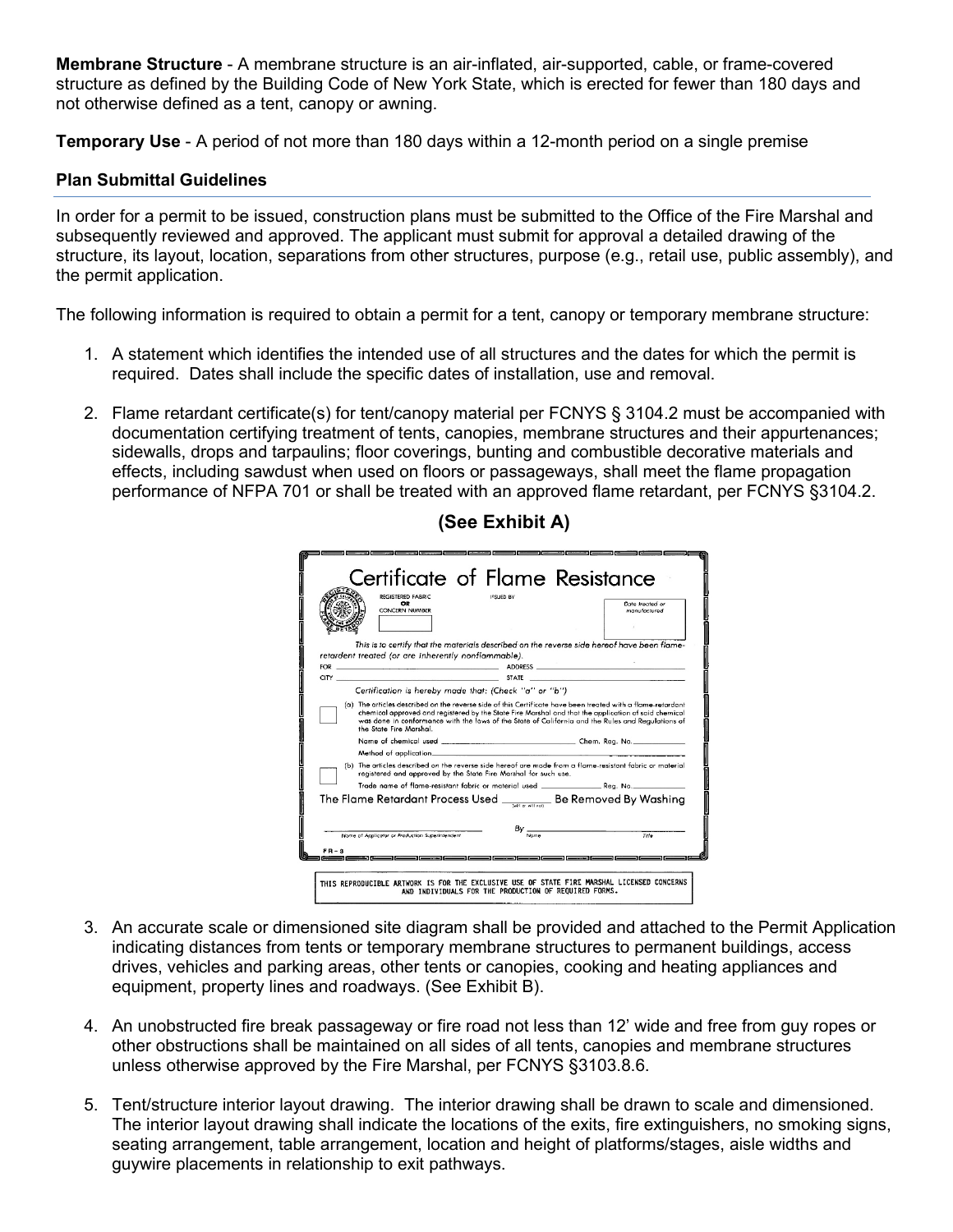# **EXHIBIT B**



6. Proposed seating arrangements (FCNYS § 3103.11 and Chapter 10)

Locations and dimensions of tables and types of all other interior obstacles

- a. Exit locations; dimensions required for exits as required by FCNYS §3103.12
- b. Locations of all aisles and emergency exit pathways to be maintained per FCNYS §3103.12.5.1
- c. Locations of NO SMOKING signs per FCNYS § 3104.6.
- d. Locations and type of means of egress illumination, including proposed power source(s) per FCNYS §3103.12.6.
- e. Locations and types of EXIT signs, including the means of illumination per FCNYS §3103.12.6.
- f. Location of portable fire extinguishers. (FCNYS §3104.12 and FCNYS §906)
- g. Location and width of all-weather fire access roadways. (FCNYS §3103.8.1)
- h. Locations of any additional emergency equipment such as hose lines or water supplies (FCNYS §3104.13.)
- i. Location and type(s) of proposed heating and/or cooking equipment or open flame devices to be used in conjunction with the event: (FCNYS §3104.15.)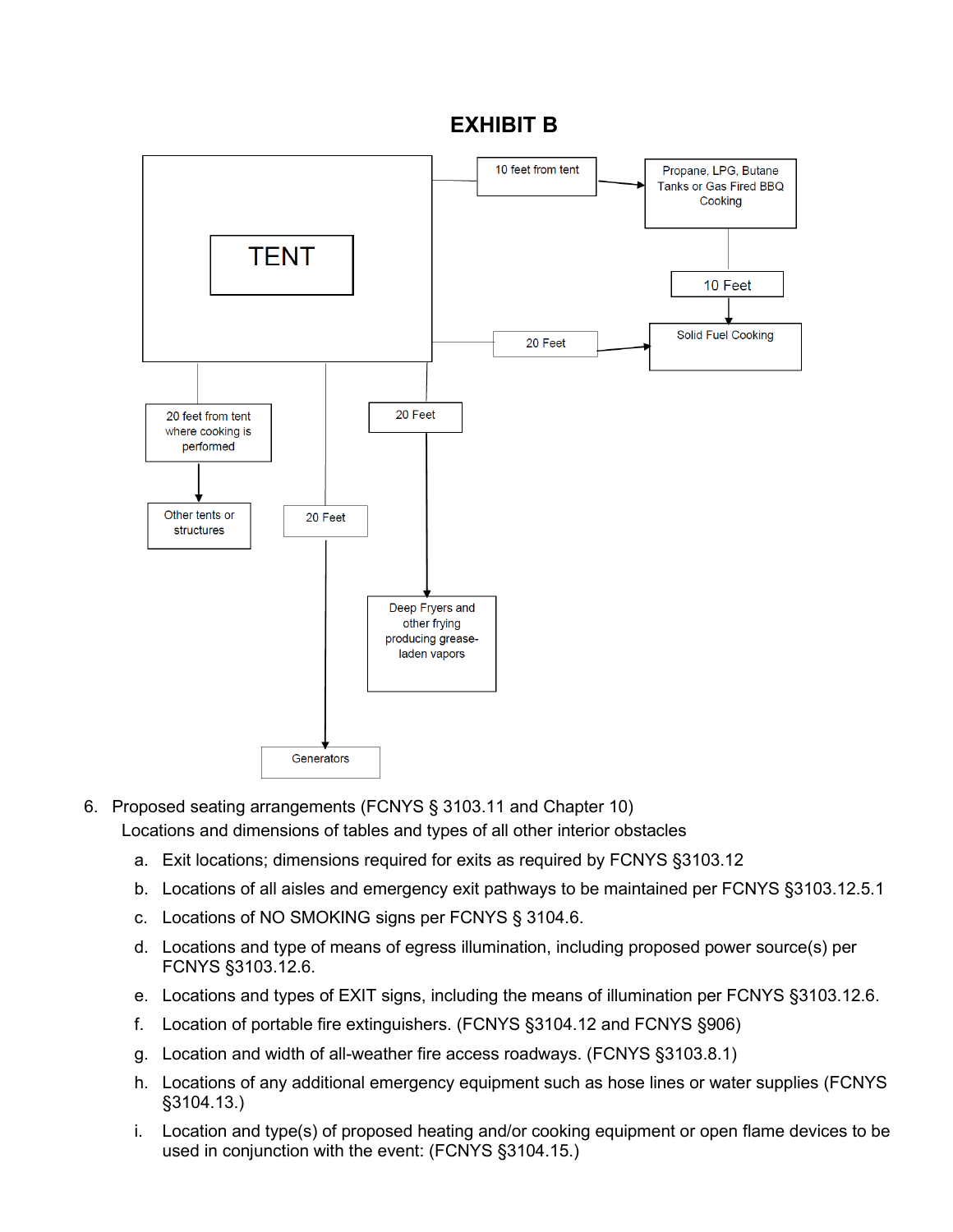- j. The proposed maximum occupant load per FCNYS §3104.14 and FCNYS Chapter 10.
	- *Maximum occupant load shall be posted when the occupant load exceeds 50 persons*.

## **Anchorage**

Tents, canopies or membrane structures and their appurtenances shall be adequately roped, braced and anchored to withstand the elements of weather and prevent against collapsing. Documentation of structural stability shall be furnished to the code enforcement official on request.

## **Code Requirements**

**Exit covers.** Openings in the structure shall remain open unless covered by a flame-resistant curtain. Curtains are to be free sliding on a metal support, and when open, shall not obstruct the exit width. Curtains shall be a color that contrasts with the tent.

**Aisles.** The minimum width of any public aisle is 44 inches. Aisles for employees only, may be 24 inches wide, but not less than the width required by the number of employees served. Aisles in seating areas shall progressively increase in width to provide, at all points, not less than 1 foot of width for each 50 persons served by such aisle at that point.

**Exit signs and illumination.** An exit sign shall be provided for each exit when the occupant load exceeds 50. Exit signs shall be illuminated by either an approved self-luminous type or shall be internally or externally illuminated by fixtures supplied in an approved manner. Means of egress shall be illuminated in an approved manner, with light having not less than 1 foot-candle at the floor level while the structure is occupied.

**Maintenance of exits.** The required clear width of all exits, aisles, and passageways to a public way shall be maintained from any obstacles at all times. Support ropes, guy wires and other support members shall not cross a means of egress at a height of less than 8 feet over the entire clear width of the exit.

| Occupant Load    | Minimum number of means<br>of egress | Minimum width of each<br>means of egress (inches) | Minimum width of each<br>means of egress (inches) |
|------------------|--------------------------------------|---------------------------------------------------|---------------------------------------------------|
|                  |                                      | Tent                                              | <b>Membrane Structure</b>                         |
| 10 to 199        | 2                                    | 72                                                | 36                                                |
| 200 to 499       | 3                                    | 72                                                | 72                                                |
| 500 to 999       | 4                                    | 96                                                | 72                                                |
| 1000 to 1999     | 5                                    | 120                                               | 96                                                |
| 2000 to 2999     | 6                                    | 120                                               | 96                                                |
| <b>Over 3000</b> |                                      | 120                                               | 96                                                |

Table 3103.12.2 **EXITS FROM TENTS, CANOPIES AND TEMPORARY MEMBRANE STRUCTURES** <sup>1</sup>

*<sup>1</sup> When the occupant load exceeds 3000, the total width of means of egress (in inches) shall not be less than the total occupant load multiplied by 0.2 inches per person*.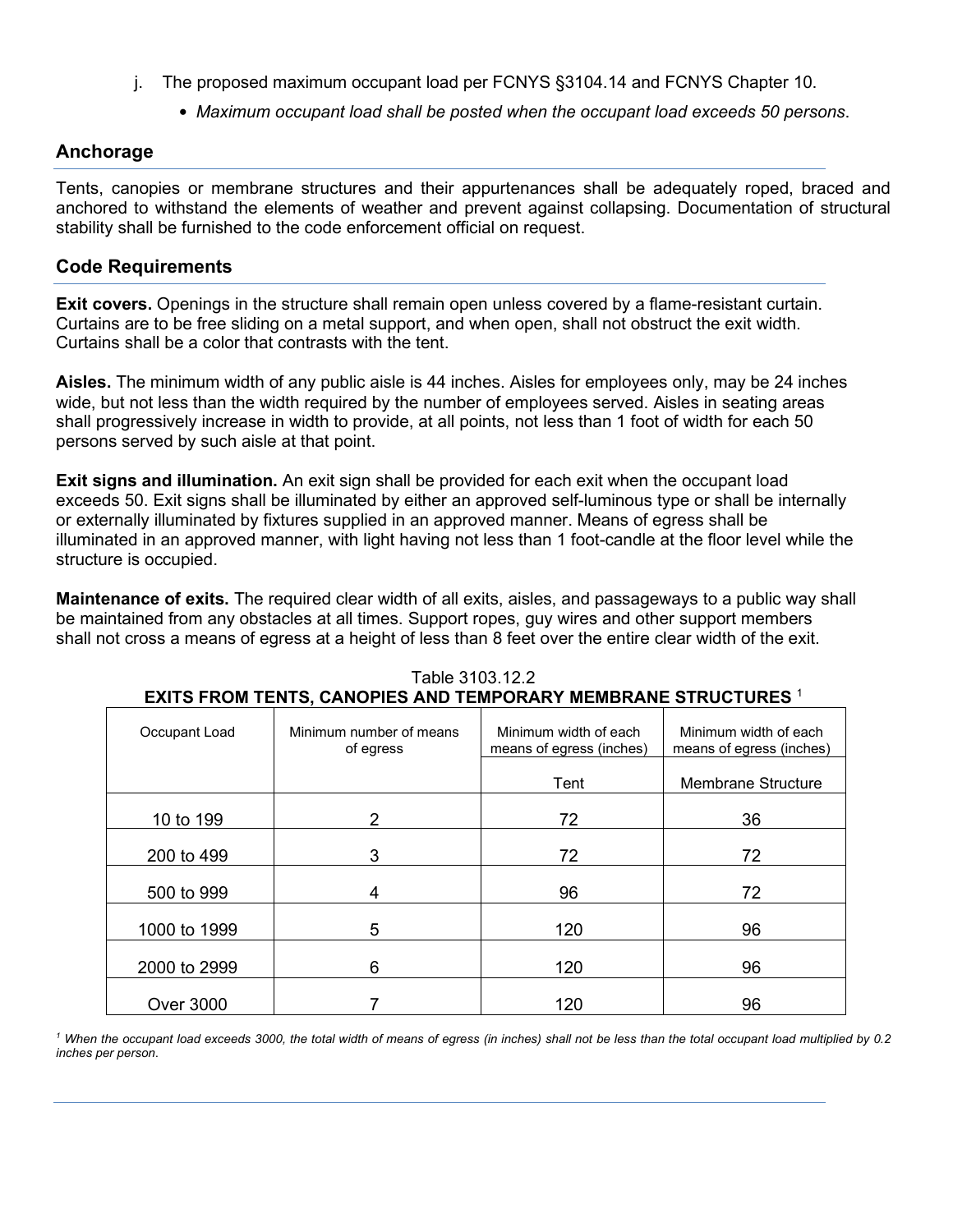# **Fire Extinguishers**

Portable Fire Extinguishers. Fire extinguishers and other fire-protection appliances shall be provided in every tent, canopy, and temporary membrane structure as follows. Fire extinguishers may not be removed from adjacent businesses to provide protection for the structure.

A least one 40BC rated fire extinguisher shall be provided for each kitchen, mess hall, power generator, or transformer and at locations where flammable or combustible liquids are used, stored, or dispensed.

Portable fire extinguishers shall be provided. Travel distance to the nearest 2A:10BC extinguisher shall not exceed 75', per FCNYS §906 and 3104.12.

Portable fire extinguishers shall be located in conspicuous locations where they will be readily accessible and immediately available for use. These locations shall be along normal paths of travel, unless the fire code official determines that the hazard posed indicates the need for placement away from normal paths of travel, per FCNYS §906.5

Fire extinguishers provided for the protection of cooking grease fires shall be Class K, per FCNYS §906.4.

## **Heating and Cooking Equipment**

Heating or cooking equipment, tanks, piping, hoses, fittings, valves, tubing, and other related components shall be installed as specified in the Mechanical Code New York State and shall be approved by the Fire Marshal.

Cooking and heating equipment shall not be located within 10 feet of exits or combustible materials per FCNYS §3104.15.3.

Tents where cooking is performed shall be separated from other tents, canopies or membrane structures by a minimum of 20' per FCNYS §3104.15.5.

Outdoor cooking that produces sparks or grease-laden vapors shall not be performed within 20' of a tent, canopy or membrane structure per FCNYS §3104.15.6.

Operations such as warming of foods, cooking demonstrations and similar operations that use solid flammables, butane or other similar devices which do not pose an ignition hazard, shall be approved per FCNYS §3104.15.4.

Electrical heating and cooking equipment shall comply with the National Electrical Code - NFPA 70 per FCNYS §3104.15.7.

## **Flammable and Combustible Liquids/Gases**

Flammable-liquid-fueled shall not be used in temporary membrane structures, tents or canopies per FCNYS § 3104.17.1.

Flammable or combustible liquids and LP-gas shall be stored outside in an approved manner not less than 50' from tents, canopies or membrane structures, per FCNYS §3104.17.2.

Refueling shall be performed in an approved location not less than 20 feet from tents, canopies or membrane structures per FCNYS §3104.17.3

#### **LP-Gas**

LP-gas containers shall be located outside. Safety release valves shall be pointed away from the tent, canopy or membrane structure per FCNYS §3104.16.2.

Portable LP-gas containers with a capacity of 500 gallons or less shall have a minimum separation between the container and the structure not less than 10', per FCNYS §3104.16.2.1.